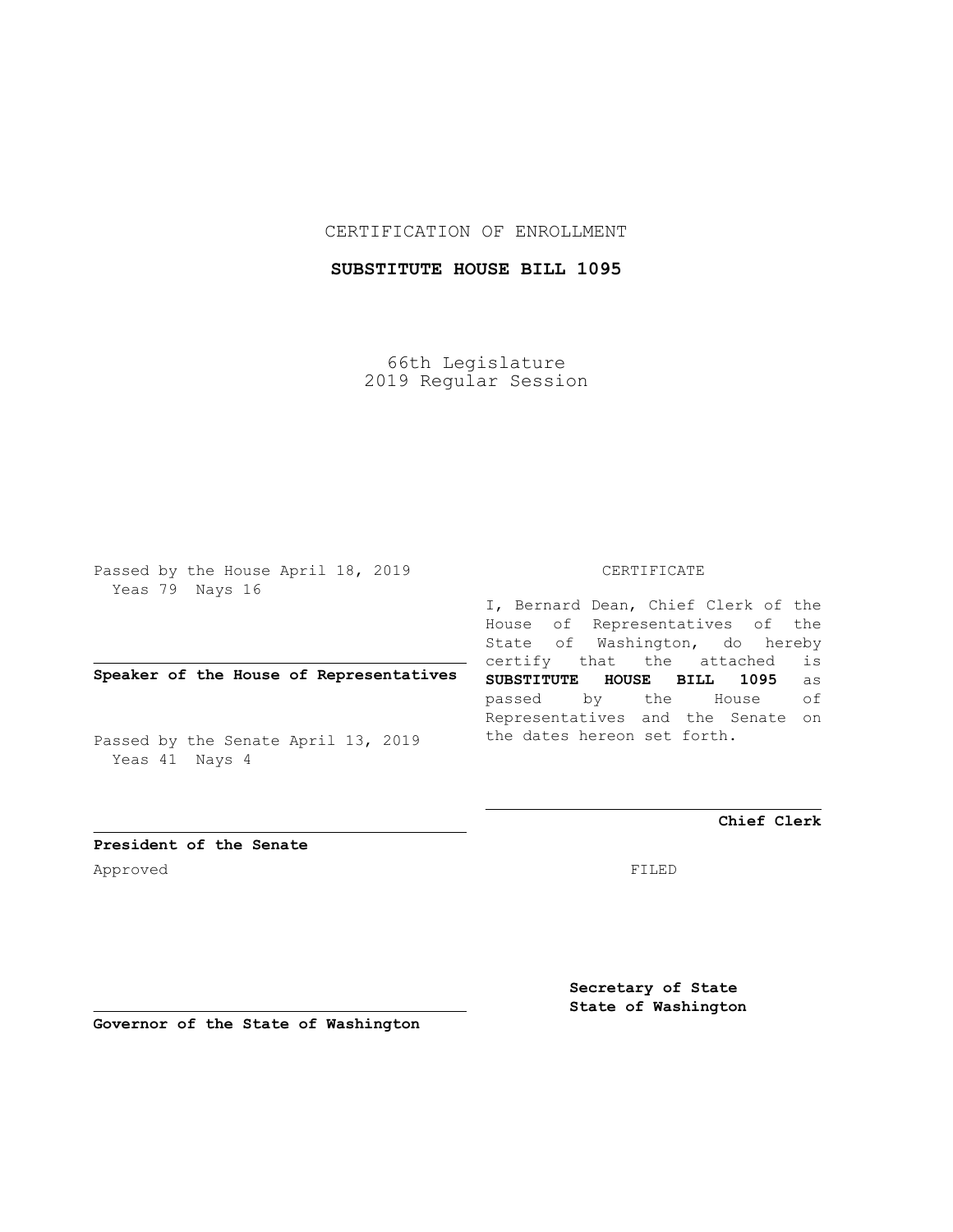### **SUBSTITUTE HOUSE BILL 1095**

AS AMENDED BY THE SENATE

Passed Legislature - 2019 Regular Session

# **State of Washington 66th Legislature 2019 Regular Session**

**By** House Health Care & Wellness (originally sponsored by Representatives Blake, Walsh, and Jinkins)

READ FIRST TIME 02/05/19.

 AN ACT Relating to the administration of marijuana to students for medical purposes; amending RCW 69.51A.060; adding a new section to chapter 28A.210 RCW; adding a new section to chapter 69.51A RCW; 4 and adding a new section to chapter 28A.300 RCW.

5 BE IT ENACTED BY THE LEGISLATURE OF THE STATE OF WASHINGTON:

6 NEW SECTION. **Sec. 1.** A new section is added to chapter 28A.210 7 RCW to read as follows:

 (1) A school district must permit a student who meets the requirements of RCW 69.51A.220 to consume marijuana-infused products for medical purposes on school grounds, aboard a school bus, or while attending a school-sponsored event in accordance with the school 12 district's policy adopted under this section.

 (2) Upon the request of a parent or guardian of a student who meets the requirements of RCW 69.51A.220, the board of directors of a school district shall adopt a policy to authorize parents or guardians to administer marijuana-infused products to a student for medical purposes while the student is on school grounds, aboard a school bus, or attending a school-sponsored event. The policy must, 19 at a minimum:

20 (a) Require that the student be authorized to use marijuana-21 infused products for medical purposes pursuant to RCW 69.51A.220 and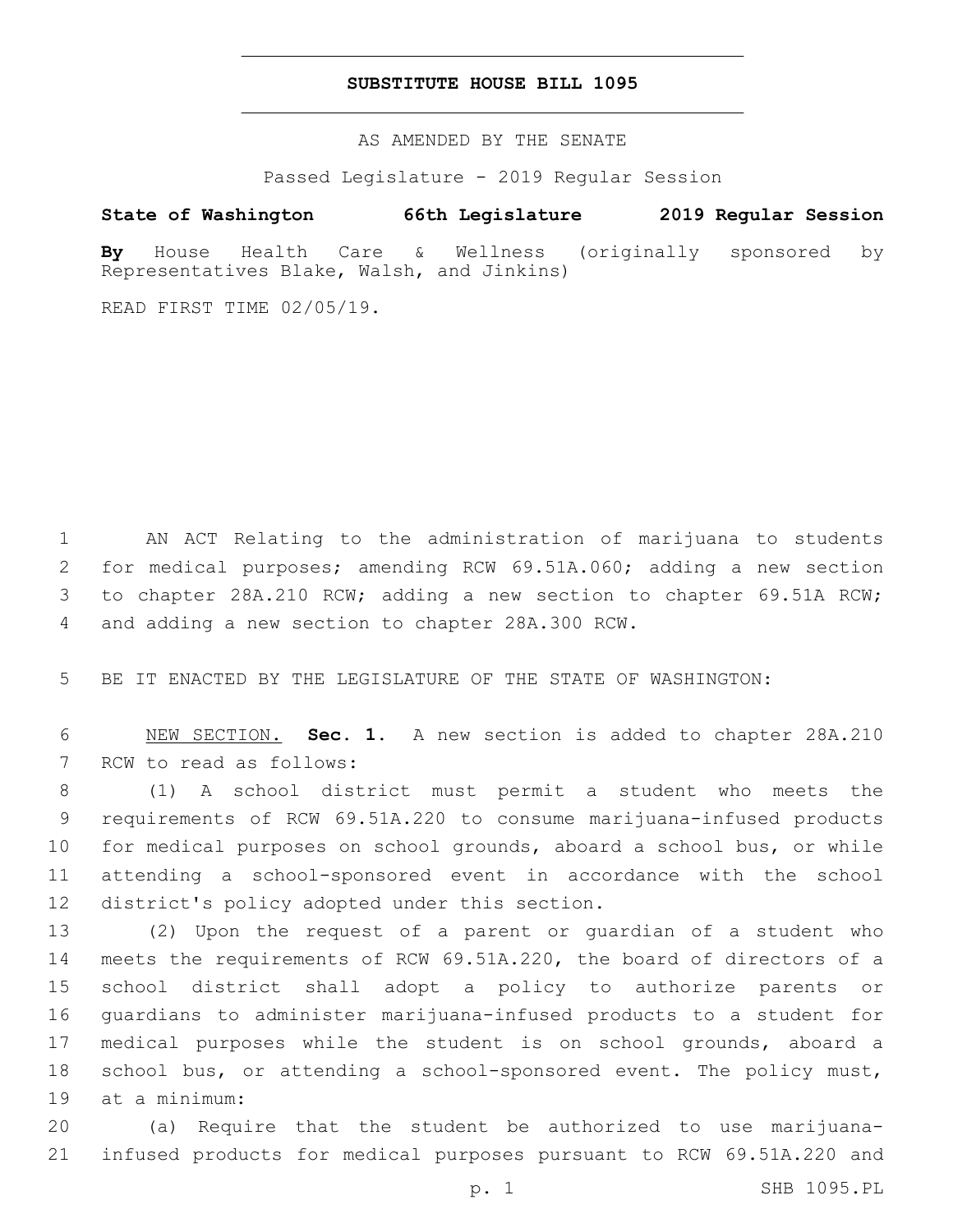that the parent or guardian acts as the designated provider for the student and assists the student with the consumption of the marijuana while on school grounds, aboard a school bus, or attending a school-4 sponsored event;

 (b) Establish protocols for verifying the student is authorized to use marijuana for medical purposes and the parent or guardian is acting as the designated provider for the student pursuant to RCW 69.51A.220. The school may consider a student's and parent's or guardian's valid recognition cards to be proof of compliance with RCW 10 69.51A.220;

 (c) Expressly authorize parents or guardians of students who have been authorized to use marijuana for medical purposes to administer marijuana-infused products to the student while the student is on school grounds at a location identified pursuant to (d) of this subsection (2), aboard a school bus, or attending a school-sponsored 16 event;

 (d) Identify locations on school grounds where marijuana-infused 18 products may be administered; and

 (e) Prohibit the administration of medical marijuana to a student by smoking or other methods involving inhalation while the student is on school grounds, aboard a school bus, or attending a school-22 sponsored event.

 (3) School district officials, employees, volunteers, students, and parents and guardians acting in accordance with the school district policy adopted under subsection (2) of this section may not be arrested, prosecuted, or subject to other criminal sanctions, or civil or professional consequences for possession, manufacture, or delivery of, or for possession with intent to manufacture or deliver marijuana under state law, or have real or personal property seized or forfeited for possession, manufacture, or delivery of, or possession with intent to manufacture or deliver marijuana under 32 state law.

 (4) For the purposes of this section, "marijuana-infused products" has the meaning provided in RCW 69.50.101.

 NEW SECTION. **Sec. 2.** A new section is added to chapter 69.51A 36 RCW to read as follows:

 A school district must permit a student who meets the requirements of RCW 69.51A.220 to consume marijuana-infused products on school grounds, aboard a school bus, or while attending a school-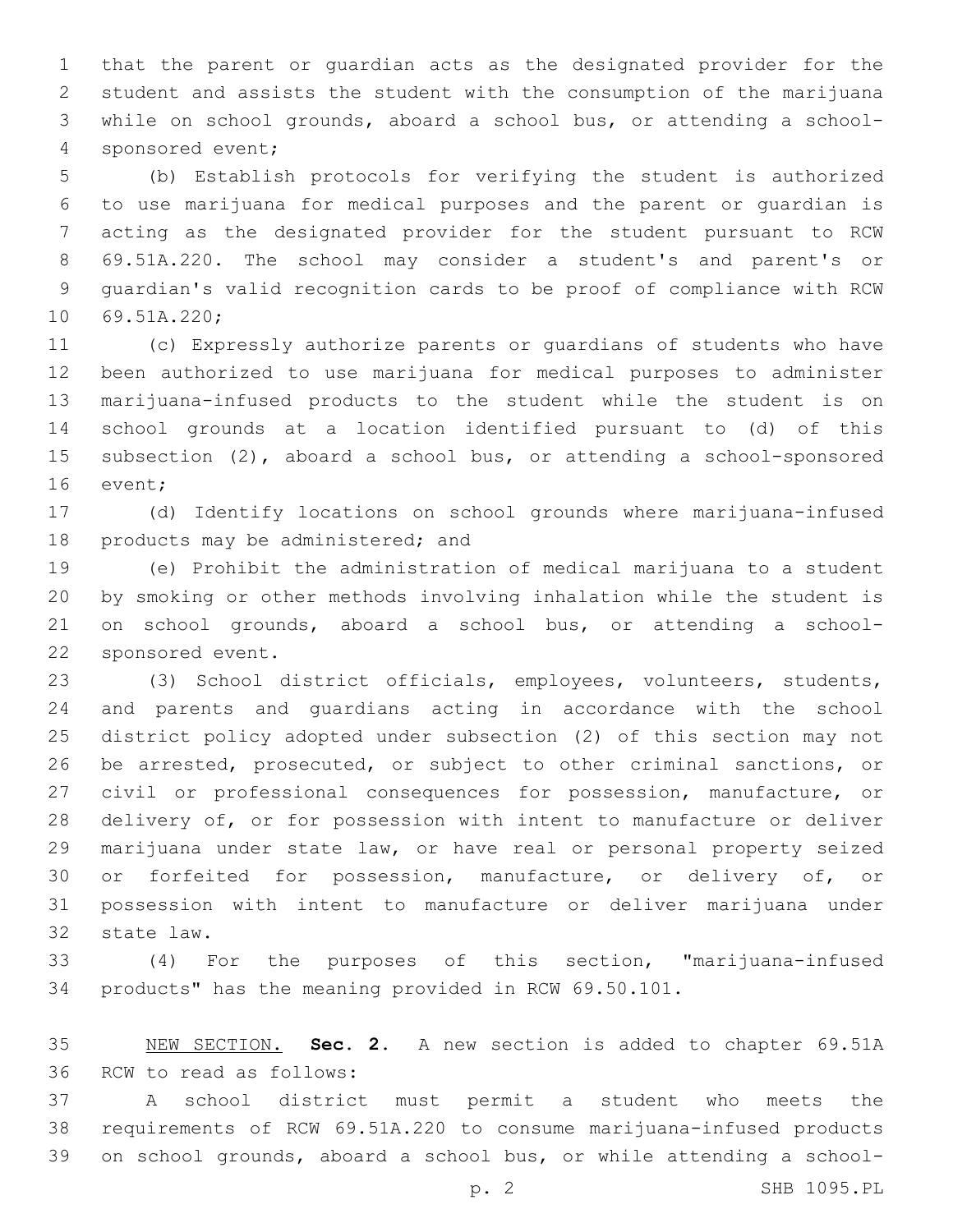sponsored event. The use must be in accordance with school policy relating to medical marijuana use on school grounds, aboard a school bus, or while attending a school-sponsored event, as adopted under 4 section 1 of this act.

 **Sec. 3.** RCW 69.51A.060 and 2015 c 70 s 31 are each amended to read as follows:6

 (1) It shall be a class 3 civil infraction to use or display medical marijuana in a manner or place which is open to the view of 9 the general public.

 (2) Nothing in this chapter establishes a right of care as a covered benefit or requires any state purchased health care as defined in RCW 41.05.011 or other health carrier or health plan as defined in Title 48 RCW to be liable for any claim for reimbursement for the medical use of marijuana. Such entities may enact coverage or noncoverage criteria or related policies for payment or nonpayment of 16 medical marijuana in their sole discretion.

 (3) Nothing in this chapter requires any health care professional to authorize the medical use of marijuana for a patient.

 (4) Nothing in this chapter requires any accommodation of any on-20 site medical use of marijuana in any place of employment,  $((\frac{1}{11} + \frac{1}{21})$ 21 school bus or on any school grounds,)) in any youth center, in any correctional facility, or smoking marijuana in any public place or 23 hotel or motel. ((However, a school may permit a minor who meets the requirements of RCW 69.51A.220 to consume marijuana on school grounds. Such use must be in accordance with school policy relating 26 to medication use on school grounds.))

 (5) Nothing in this chapter authorizes the possession or use of marijuana, marijuana concentrates, useable marijuana, or marijuana-29 infused products on federal property.

 (6) Nothing in this chapter authorizes the use of medical marijuana by any person who is subject to the Washington code of 32 military justice in chapter 38.38 RCW.

 (7) Employers may establish drug-free work policies. Nothing in this chapter requires an accommodation for the medical use of marijuana if an employer has a drug-free workplace.

 (8) No person shall be entitled to claim the protection from arrest and prosecution under RCW 69.51A.040 or the affirmative defense under RCW 69.51A.043 for engaging in the medical use of marijuana in a way that endangers the health or well-being of any

p. 3 SHB 1095.PL